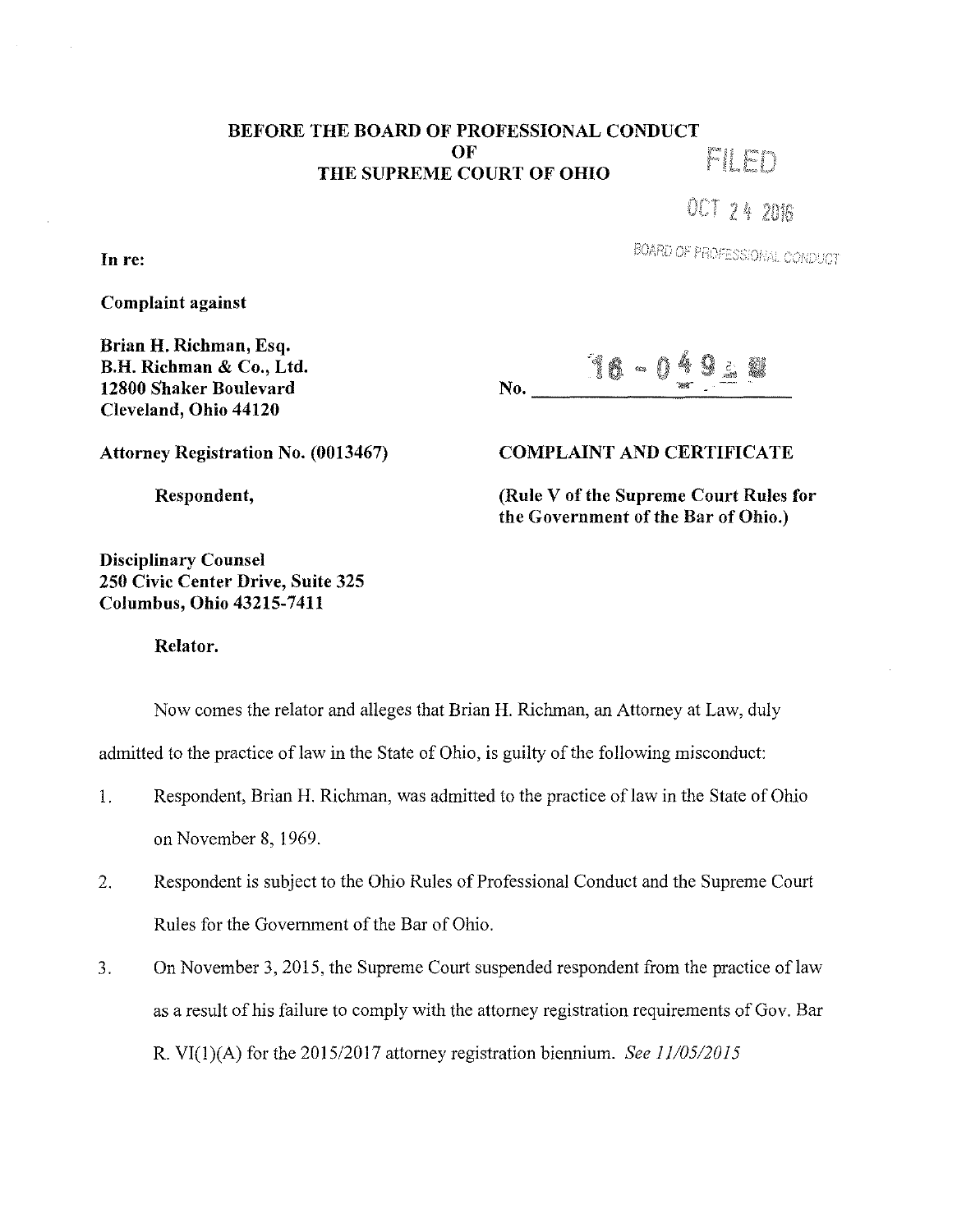*Administrative Actions,* 2015-0hio-4567. Respondent has remained suspended from the practice of law at all times since November 3, 2015.

- 4. In 1997, respondent was retained by Three HB International, Inc. ("Three HB"), a company that primarily invests in real estate ventures, to represent the company in an action to recover funds that were misappropriated by a former Three HB manager, Saadideen Khayat.
- 5. On July 11, 1997, respondent filed a civil action against Khayat in the U.S. District Court for the Northern District of Ohio entitled *Three HE Int* 'I *Inc. v. Khayat, et al.,* Case No. 1 :97-cv-O 1841 JDT *("Three HE v. Khayat* action"). By judgment filed August 24, 1998, respondent obtained a \$2 million judgment in favor of Three HB and against Khayat.
- 6. Following the successful conclusion of the *Three HE v. Khayat* action, Three HB retained respondent to act as a fiduciary for the company. In that fiduciary capacity, respondent was responsible for receiving the dividends or earnings paid on the real estate investments made by Three HB and for depositing those funds into Three HB's bank account. Respondent also maintained Three HB's check ledger and was responsible for paying Three HB 's bills.
- 7. Respondent was not authorized to use Three HB's corporate funds for his own benefit.
- 8. Between May 2011 and November 2015, respondent misappropriated at least \$339,125.50 from Three HB by writing at least 113 checks drawn upon Three HB's bank account and made payable either to respondent or to his company, B.H. Richman & Co.
- 9. On March 29, 2016, Three HB filed a civil action against respondent in the Cuyahoga County Court of Common Pleas entitled *Three HE International, Inc. v. Brian H Richman,* Case No. 16 CV 1681053 *("Three HE v. Richman* action"), alleging causes of

-2-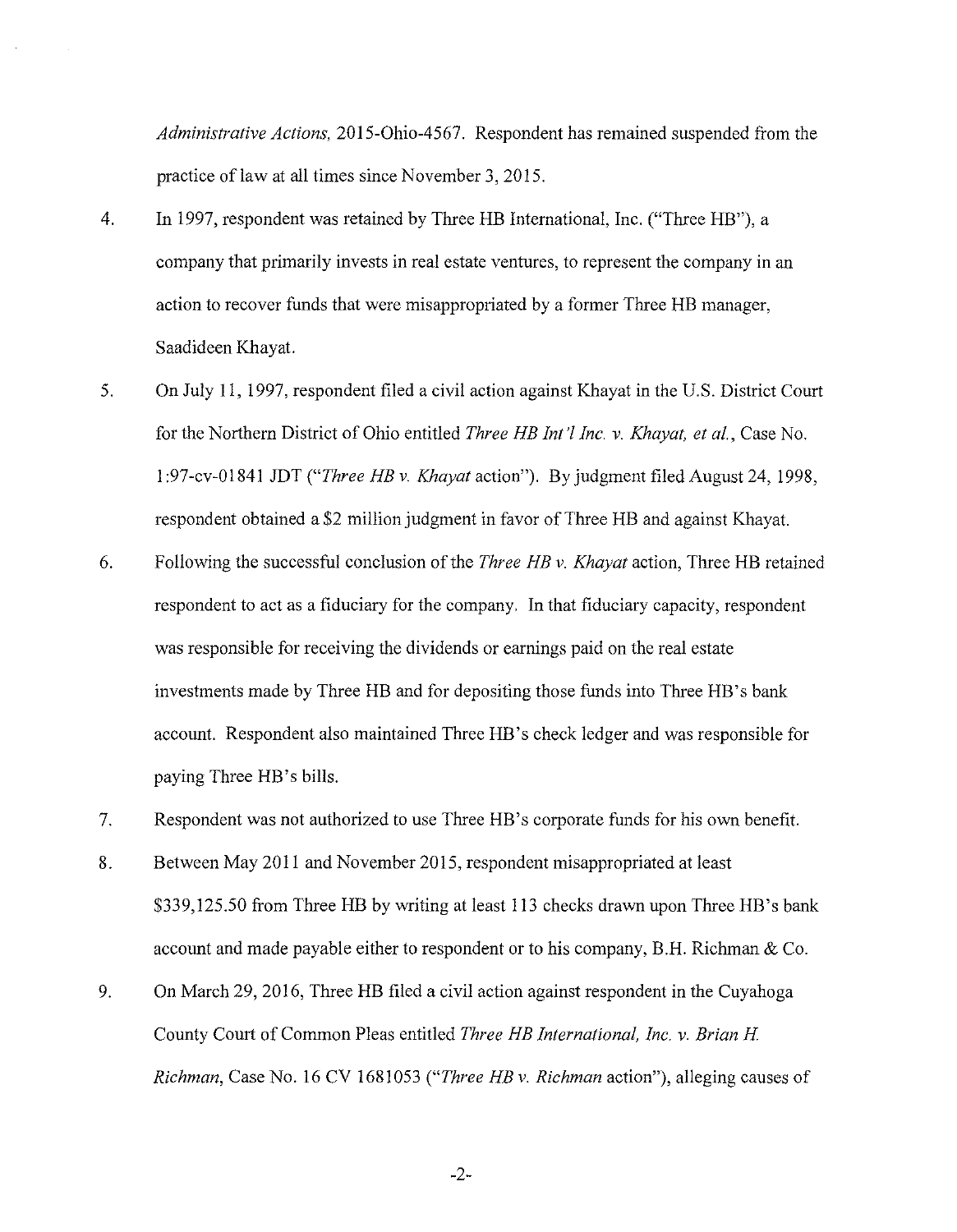action for (a) conversion and civil theft; (b) breach of the duty of good faith and loyalty; ( c) breach of fiduciary duty; ( d) breach of contract; and ( e) fraud. The complaint alleged that respondent had misappropriated \$339,125.50 of Three HB's funds for his own personal use and benefit.

- 10. On August 3, 2016, in accordance with a stipulation to judgment entered into by respondent and counsel for Three HB, the Cuyahoga County Court of Common Pleas filed a Judgment Entry in favor of Three HB and against respondent in the amount of \$339,125.50, with post-judgment interest from the date of entry of the judgment. The court ordered Three HB to conduct a private debtor's examination of respondent by deposition at a time and place agreed upon by the parties and retained jurisdiction to enforce the terms of the judgment and to hear and determine all matters arising from or related to the judgment.
- 11. On April 19, 2016, Douglas M. Mansfield, counsel for Three HB in the *Three HE v. Richman* action, submitted a grievance to relator alleging that respondent had misappropriated \$339,125.50 of Three HB's funds for his own personal use and benefit.
- 12. Thereafter, on May 16, 2016, relator mailed a Letter of Inquiry ("LOI") to respondent by certified mail, return receipt requested, addressed to him at the address he had registered with the Supreme Court's Office of Attorney Services, i.e., 12800 Shaker Blvd., Cleveland, Ohio 44120. In its LOI, relator asked respondent to reply to the allegations of Mr. Mansfield's grievance and to provide any documents referenced in his response. Relator instructed respondent that his response to the LOI must be postmarked on or before May 31, 2016.

-3-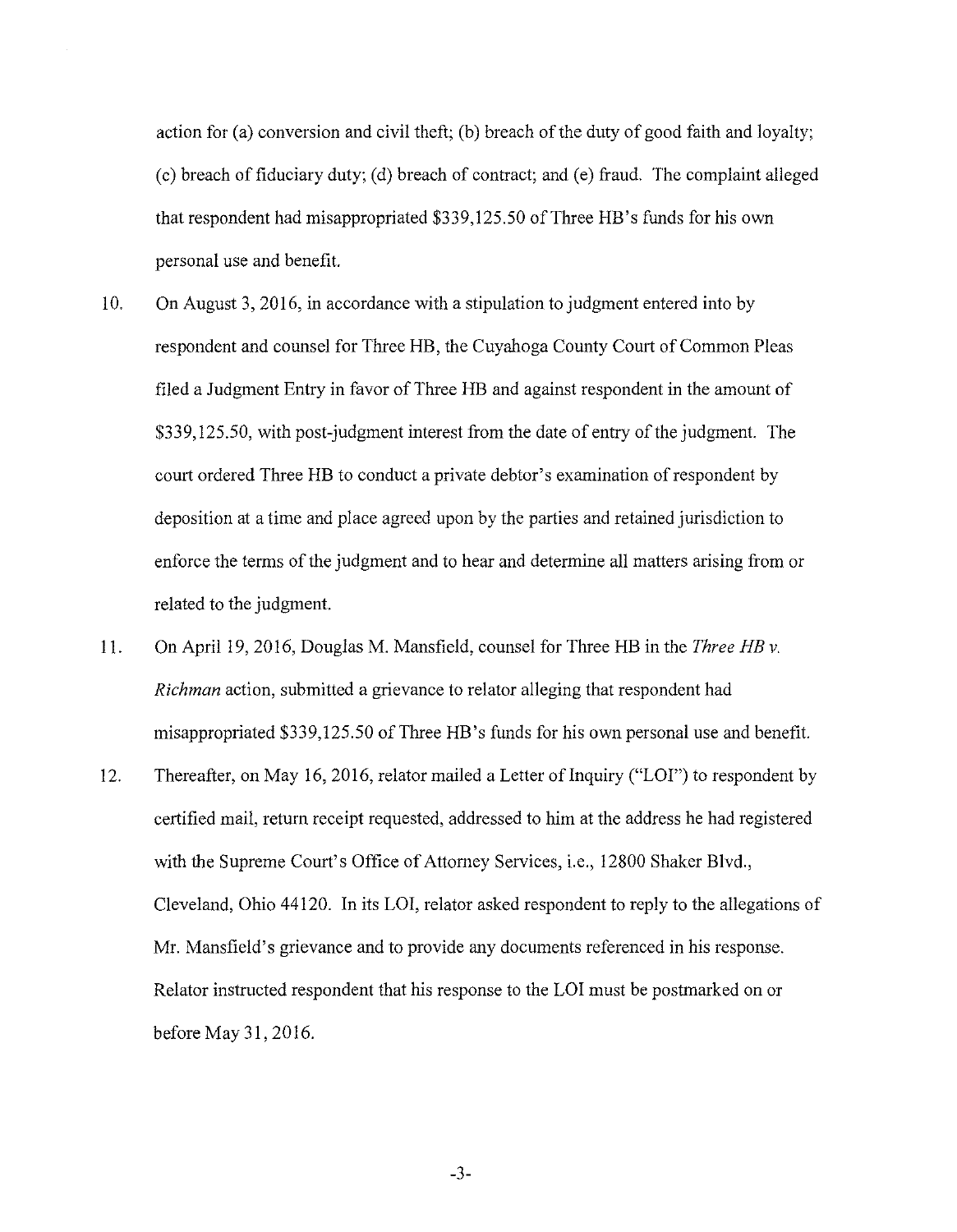- 13. Although U.S. Postal Service records show that written notice of relator's certified mail copy of the LOI was left at respondent's business address on May 18, 2016, at 12:40 p.m., neither respondent nor anyone acting on his behalf claimed the certified LOI by June 3, 2016. As a result, on June 5, 2016, the U.S. Postal Service returned the LOI to relator with a label affixed to the envelope that stated "Return to Sender - Unclaimed - Unable to Forward."
- 14. On June 9, 2016, relator mailed a second LOI ("Second LOI") to respondent by certified mail, return receipt requested, addressed to him at the address he had registered with the Supreme Court's Office of Attorney Services, i.e., 12800 Shaker Blvd., Cleveland, Ohio 44120. On the same date, relator also sent a copy of the Second LOI to respondent by email at the email address he had registered with the Office of Attorney Services, i.e., brian.richman@richmanco.com. In its Second LOI, relator instructed respondent that his reply to the allegations of Mr. Mansfield's grievance must be postmarked on or before June 23, 2016.
- 15. Relator did not receive any notification that its June 9, 2016 email to respondent was undeliverable for any reason. Nevertheless, respondent did not respond to Mr. Mansfield's grievance or to the Second LOI, either by June 23, 2016 or at any time thereafter.
- 16. Although U.S. Postal Service records show that notice of relator's certified mail copy of the Second LOI was left at respondent's business address on June 13, 2016, at 2:39 p.m., neither respondent nor anyone acting on his behalf claimed the Second LOI by June 28, 2016. As a result, on June 30, 2016, the U.S. Postal Service returned the Second LOI to

-4-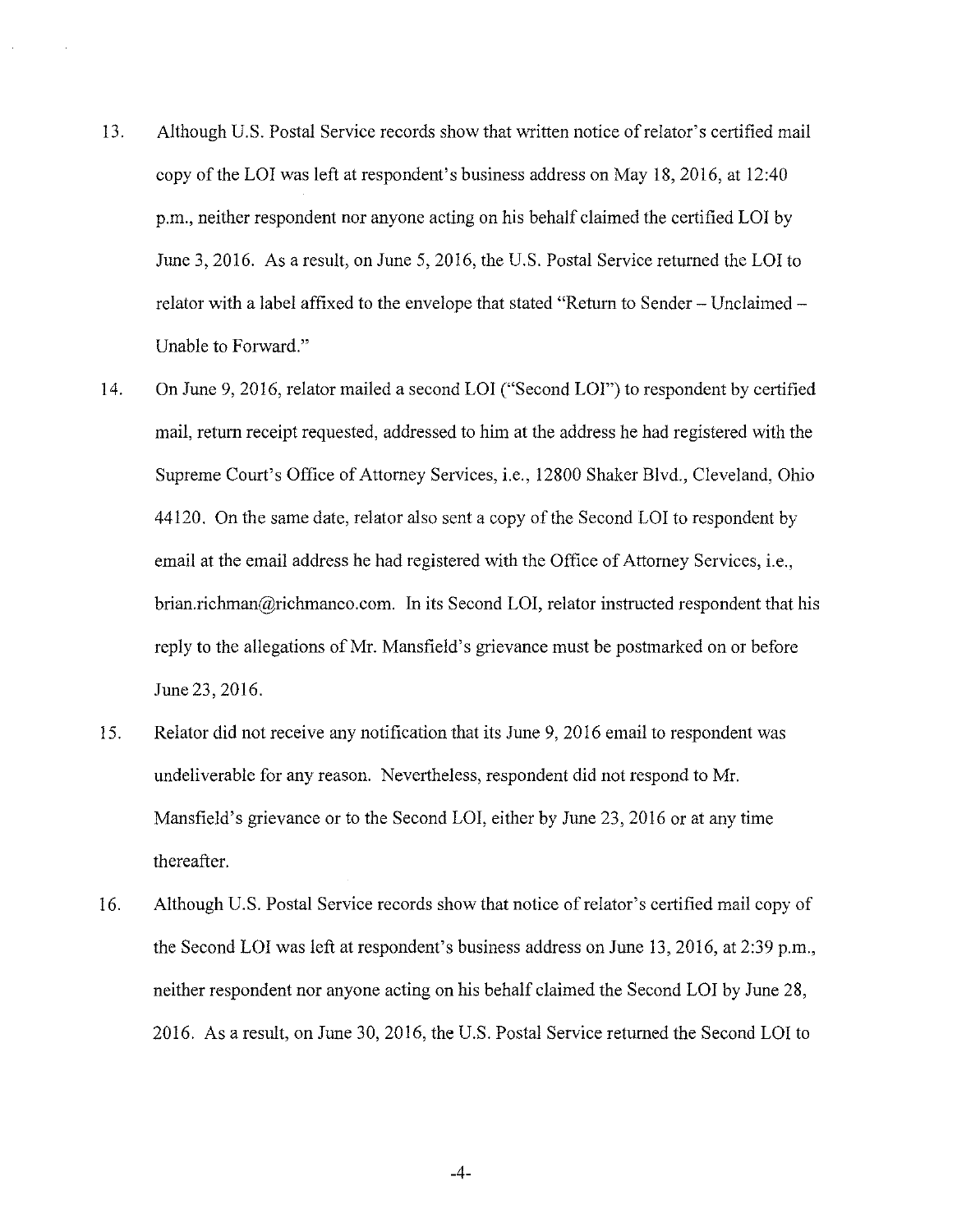relator with a label affixed to the envelope that stated "Return to Sender - Unclaimed - Unable to Forward."

- 17. Following the Cuyahoga County Court of Common Pleas' entry of judgment against respondent in the *Three HB v. Richman* action, relator wrote to respondent for a third time. In a letter dated September 28, 2016, relator advised respondent of its intent to file a formal disciplinary proceeding against him in this matter and offered to discuss with him the possibility of his submission of an application for resignation from the practice of law. However, relator's Jetter specifically notified respondent that relator would not consent to the acceptance of his resignation until after a Complaint in this matter was certified and filed by the Board. Relator sent its September 28, 2016 letter to respondent by first-class mail addressed to him at both the addresses registered by respondent with the Office of Attorney Services as his business address (i.e., 12800 Shaker Blvd., Cleveland, Ohio 44120) and his residence address (i.e., 3930 Wild Cherry Trail, Beachwood, Ohio 44122-7413). In addition, on the same date, relator emailed a copy of its September 28, 2016 letter to respondent at the email address that he has registered with the Office of Attorney Services (i.e., brian.richman@richmanco.com).
- 18. On October 10, 2016, respondent telephoned relator and acknowledged his receipt of the copy of relator's September 28, 2016 letter that was sent to respondent's residence address. Respondent told relator that he had moved out of his business address and that he no longer had an email address. Respondent expressed his potential desire to resign from the practice of Jaw. Relator reiterated to respondent, however, that relator would not consent to the resignation until a Complaint in this matter had been certified and filed by the Board.

-5-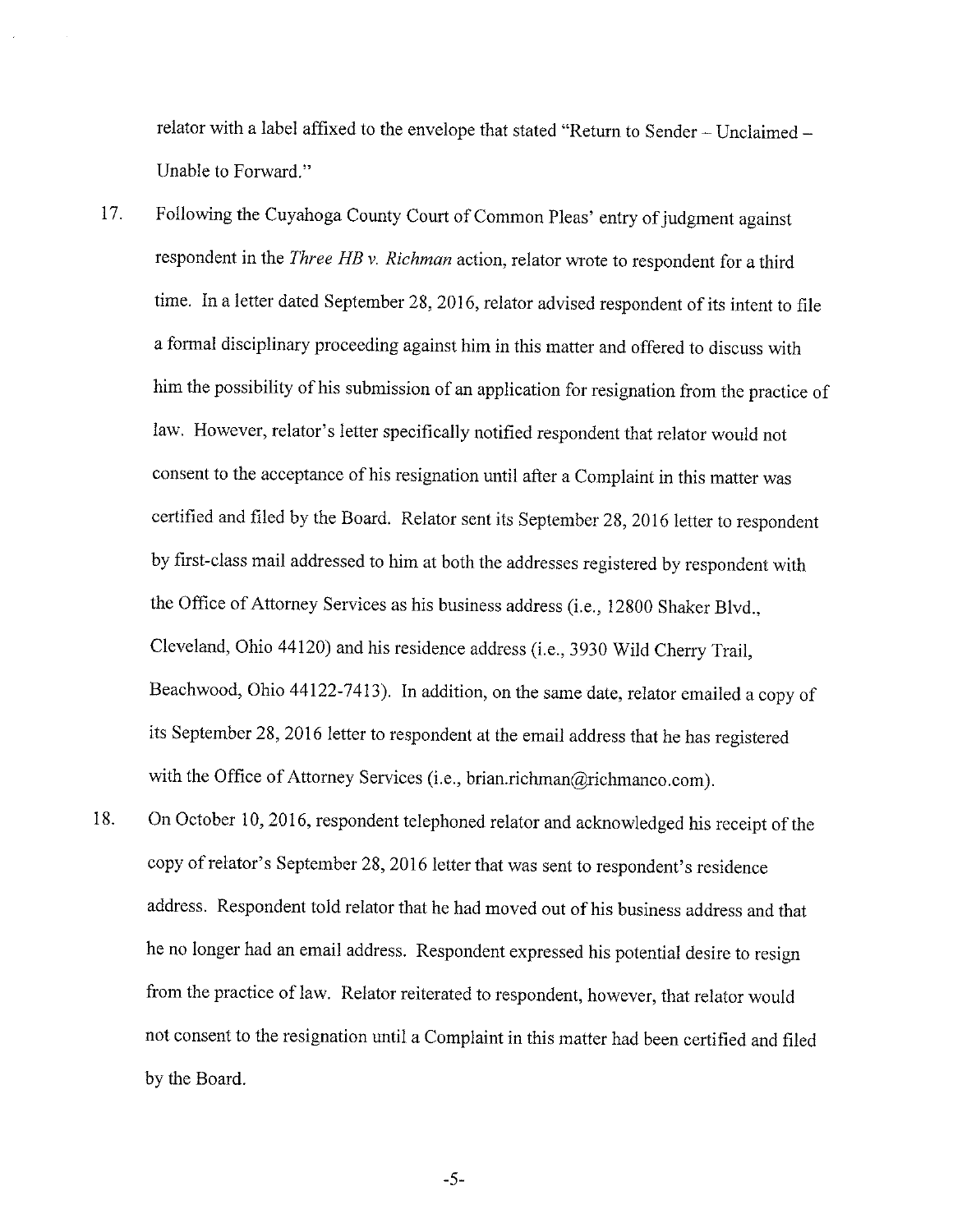- 19. By his foregoing conduct, respondent violated the following provisions of the Ohio Rules of Professional Conduct and the Supreme Court Rules for the Government of the Bar of Ohio:
	- (a) By misappropriating, for his own use and purposes, funds belonging to Three HB in the amount of \$339,125.50, respondent violated Prof. Cond. R. 8.4(b) [a lawyer shall not commit an illegal act that reflects adversely on the lawyer's honesty or trustworthiness];
	- (b) By misappropriating, for his own use and purposes, funds belonging to Three HB in the amount of \$339,125.50, respondent violated Prof. Cond. R. 8.4(c) [a lawyer shall not engage in conduct involving dishonesty, fraud, deceit or misrepresentation];
	- (c) By failing to respond to relator's Letters of Inquiry regarding the grievance filed against him by Mr. Mansfield, respondent violated Prof. Cond. R. 8.1(b) [a lawyer shall not knowingly fail to respond to a demand for information from a disciplinary authority];
	- ( d) By failing to respond to relator's Letters of Inquiry regarding the grievance filed against him by Mr. Mansfield, respondent violated Gov. Bar R. V(9)(G) [a lawyer shall not neglect or refuse to assist or testify in an investigation or hearing];
	- (e) By failing to notify the Supreme Court's Office of Attorney Services of his current office address, telephone number and email address as required by Gov. Bar R. VI(4)(B), respondent violated Prof. Cond. R. 3.4(c) [a lawyer shall not knowingly disobey an obligation under the rules of a tribunal].

-6-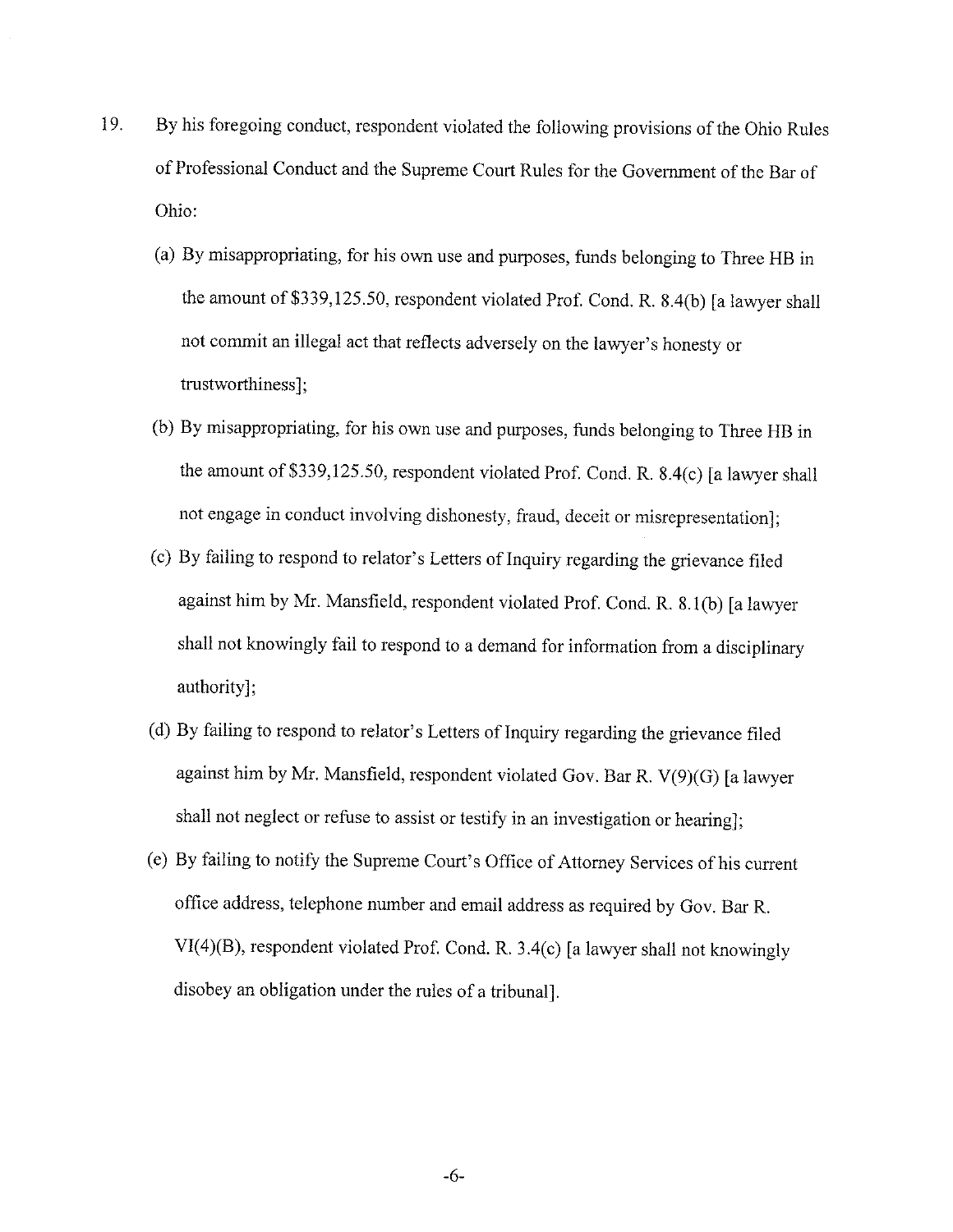## **CONCLUSION**

Wherefore, pursuant to Gov. Bar R. V, the Code of Professional Responsibility and the Rules of Professional Conduct, relator alleges that respondent is chargeable with misconduct; therefore, relator requests that respondent be disciplined pursuant to Rule V of the Rules of the Government of the Bar of Ohio.

Scott J. Dr $(x \leq 1)$  (0091467) Disciplinary Counsel 250 Civic Center Drive, Suite 325 Columbus, Ohio 43215-7411 (614) 461-0256  $(614)$  461-7205 - fax scott.drexel@sc.ohio.gov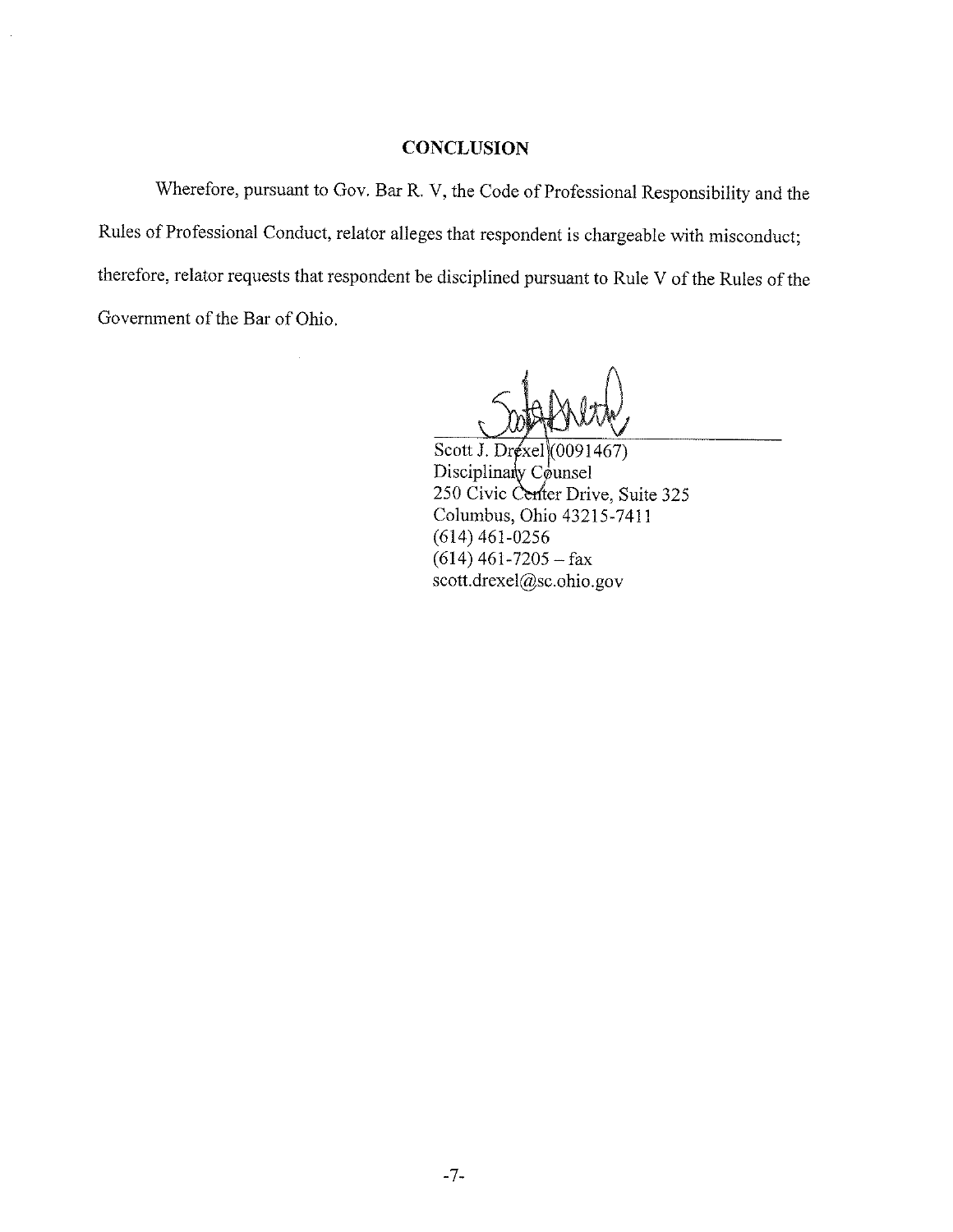## **CERTIFICATE**

The undersigned, Scott J. Drexel, Disciplinary Counsel, of the Office of Disciplinary Counsel of the Supreme Court of Ohio hereby certifies that I am duly authorized to represent relator in the premises and has accepted the responsibility of prosecuting the complaint to its conclusion. After investigation, relator believes reasonable cause exists to warrant a hearing on such complaint.

Dated: October 24, 2016

Scott J. Drexe Disciplinary Counsel